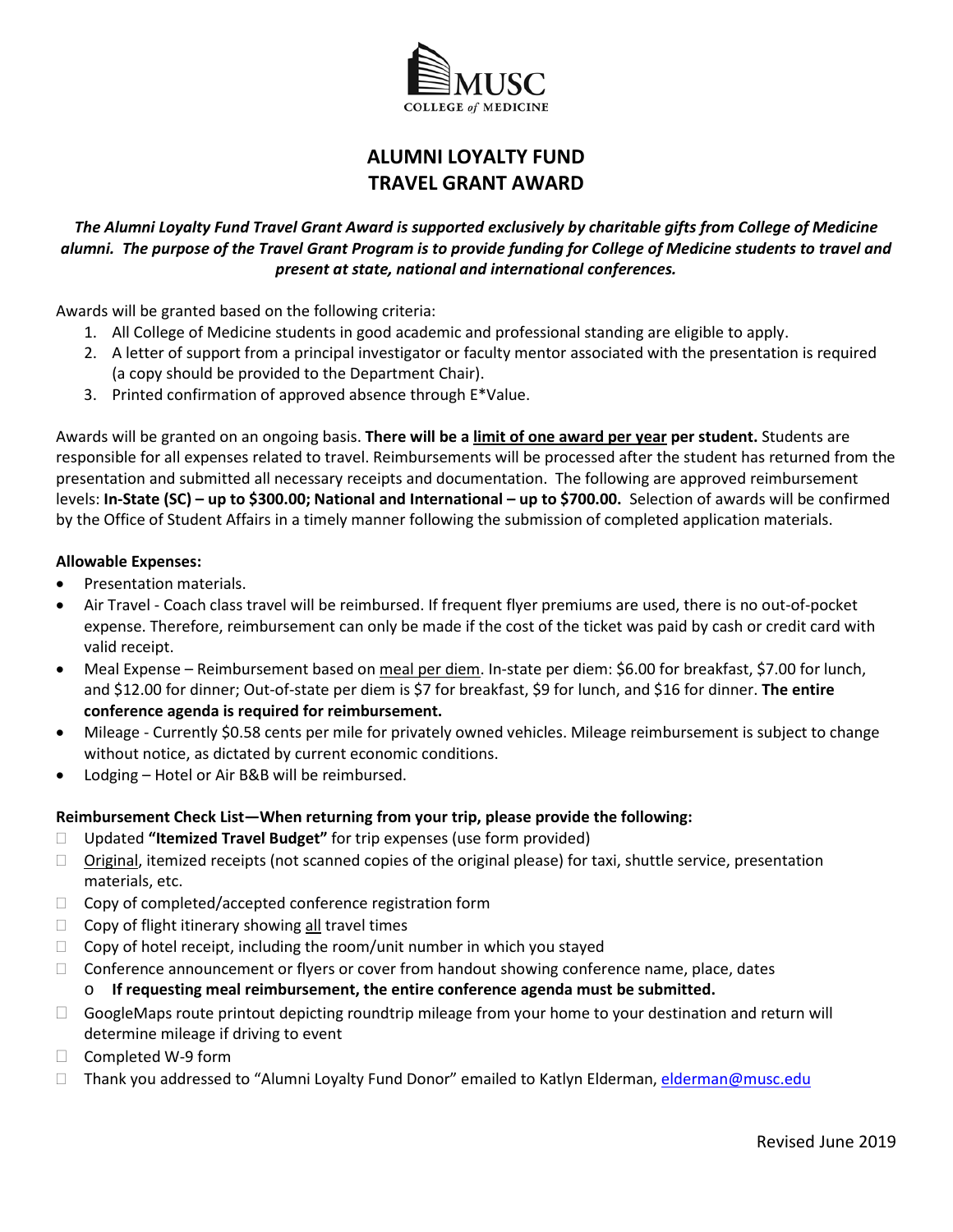

#### **ALUMNI LOYALTY FUND TRAVEL GRANT PROGRAM APPLICATION**

Application must be submitted for approval at least 30 days prior to date of travel**.** 

## **Incomplete applications will not be reviewed.**

|        | (Your reimbursement check will be mailed to this address.) |                                                                                                                 |  |  |  |  |  |  |
|--------|------------------------------------------------------------|-----------------------------------------------------------------------------------------------------------------|--|--|--|--|--|--|
|        |                                                            |                                                                                                                 |  |  |  |  |  |  |
|        |                                                            |                                                                                                                 |  |  |  |  |  |  |
|        |                                                            |                                                                                                                 |  |  |  |  |  |  |
|        |                                                            |                                                                                                                 |  |  |  |  |  |  |
|        |                                                            |                                                                                                                 |  |  |  |  |  |  |
|        |                                                            |                                                                                                                 |  |  |  |  |  |  |
|        | <b>Required Attachments for Application:</b>               |                                                                                                                 |  |  |  |  |  |  |
| $\Box$ |                                                            | Submit absence request through E*Value. Include printed confirmation of absence approval.                       |  |  |  |  |  |  |
| $\Box$ | Copy of invitation to present                              |                                                                                                                 |  |  |  |  |  |  |
| $\Box$ | Copy of abstract or synopsis of presentation               |                                                                                                                 |  |  |  |  |  |  |
| $\Box$ | Letter of support from Mentor or PI                        |                                                                                                                 |  |  |  |  |  |  |
| $\Box$ | Budget of all anticipated expenses                         |                                                                                                                 |  |  |  |  |  |  |
| $\Box$ | Copy of conference agenda/schedule                         |                                                                                                                 |  |  |  |  |  |  |
| U.     | Completed W-9 form                                         |                                                                                                                 |  |  |  |  |  |  |
|        | Amount Requested: \$ ___________________________           |                                                                                                                 |  |  |  |  |  |  |
|        | Other/Departmental Funding: \$                             |                                                                                                                 |  |  |  |  |  |  |
|        |                                                            | You are strongly encouraged to contact your research mentor to request additional funding for travel support.   |  |  |  |  |  |  |
|        |                                                            | Have you received any other travel awards through the College of Medicine within the last 12 months? Yes ___ No |  |  |  |  |  |  |
|        |                                                            | If Yes, please give details: 100 million and 200 million and 200 million and 200 million and 200 million and 20 |  |  |  |  |  |  |
|        |                                                            |                                                                                                                 |  |  |  |  |  |  |
|        |                                                            |                                                                                                                 |  |  |  |  |  |  |
|        |                                                            |                                                                                                                 |  |  |  |  |  |  |
|        | <b>Submit Applications and Reimbursement Requests to:</b>  |                                                                                                                 |  |  |  |  |  |  |
|        | Katlyn Elderman, Student Affairs                           |                                                                                                                 |  |  |  |  |  |  |

 COM Dean's Office, CSB 601 elderman@musc.edu • 843-792-2530 Katlyn Elderman, Student Affairs